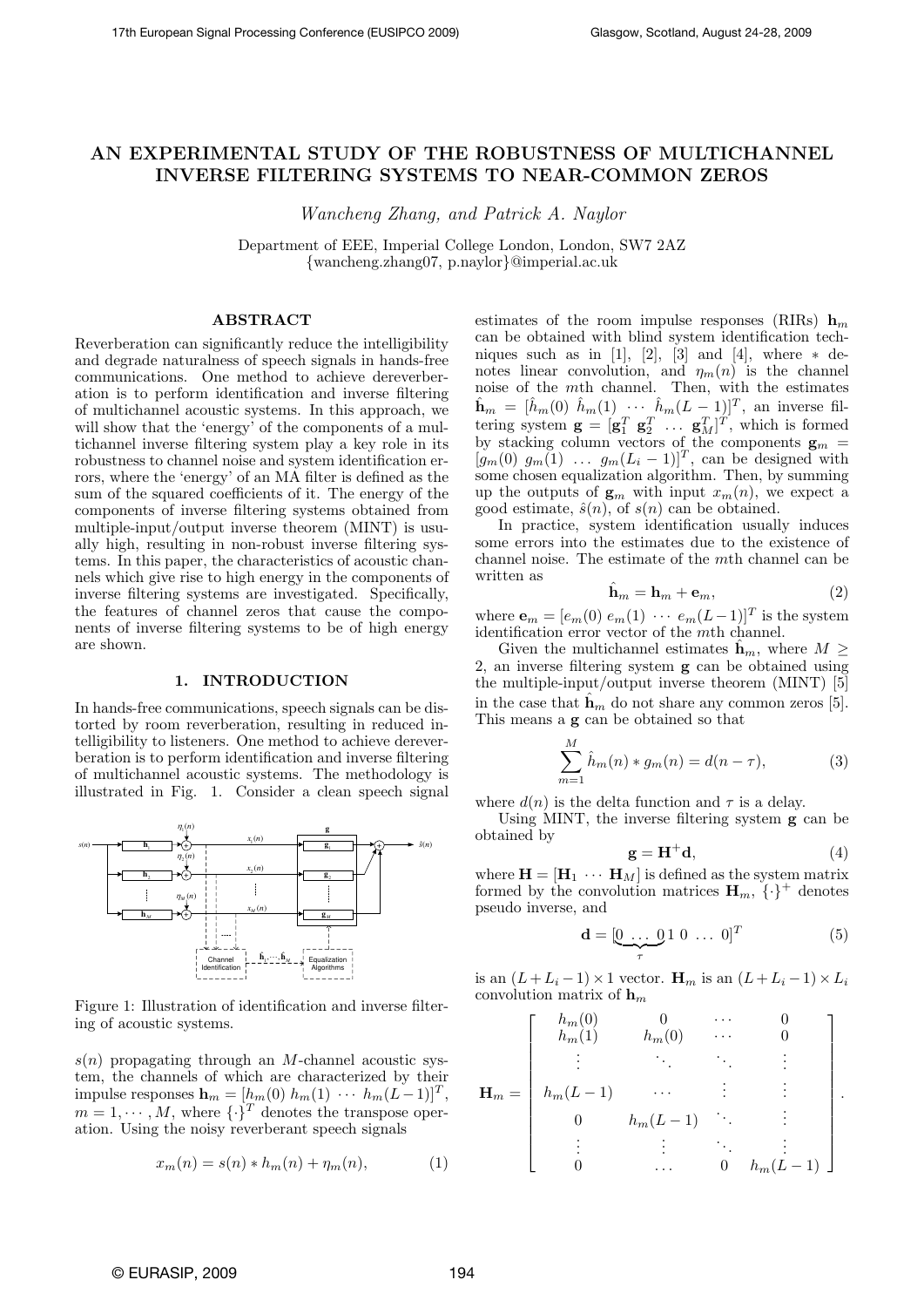The minimum length of the components  $\mathbf{g}_m$  should be used to ensure such an inverse filtering system can be obtained is  $L_i = L_c$ , where  $L_c = \lceil \frac{L-1}{M-1} \rceil$  is the critical length.

Using such an inverse filtering system g to filter the observations  $x_m(n)$ , an estimate  $\hat{s}(n)$  can be obtained

$$
\hat{s}(n) = \sum_{m=1}^{M} x_m(n) * g_m(n)
$$
  
= 
$$
\sum_{m=1}^{M} (s(n) * h_m(n) + \eta_m(n)) * g_m(n)
$$
  
= 
$$
\sum_{m=1}^{M} (s(n) * (\hat{h}_m(n) - e_m(n)) + \eta_m(n)) * g_m(n)
$$
  
= 
$$
s(n-\tau) - \sum_{m=1}^{M} (s(n) * e_m(n) - \eta_m(n)) * g_m(n).
$$
(6)

In (6), the first term is the desired (delayed) original speech signal, and the second term forms distortion to the speech signal.

It has been shown in [6], [7], [8] and [9] that the distortion caused by system identification errors or channel noise is usually very strong, making the estimated speech signal  $\hat{s}(n)$  unsatisfactory. It can be seen that, in such situations, this inverse filtering system g obtained from MINT is not robust to channel noise and system identification errors. In [9], it is assumed that the RIRs are exactly known and the robustness of g to channel noise is considered. It is believed in [9] that reducing the energy of  $\mathbf{g}_m$  is the key to make  $\mathbf{g}$  more robust to channel noise. The energy of  $\mathbf{g}_m$  is defined as

$$
E_{\mathbf{g}_m} = \sum_{n=0}^{L_i - 1} g_m^2(n),\tag{7}
$$

and the energy of g is defined as

$$
E_{\mathbf{g}} = \sum_{m=1}^{M} E_{\mathbf{g}_m}.\tag{8}
$$

In fact, we can see in the second term of (6) that no matter if only channel noise exists, or both channel noise and system identification errors exist,  $E_{\mathbf{g}_m}$  play a key role in the robustness of the inverse filtering system.

In this paper, we will investigate the characteristics of the RIRs that make the inverse filtering system obtained from MINT be of high energy. More specifically, the features of the zeros of the RIRs that cause the inverse filtering systems to be of high energy will be described. It has been shown in [9] that lengthening the components  $g_m$  and introducing delay can help to reduce the energy, so the effect of  $L_i$  and  $\tau$  in reducing the high energy caused by the different features of the zeros will also be studied.

The remainder of this paper is arranged as follows. In Section 2, the features of zeros of acoustic channels will be summarized. In Section 3, the relationship between the features of the channel zeros and the energy of the inverse filtering system will be investigated. In Section 4, we will draw some conclusions.



Figure 2: An example showing the distribution of the zeros of a typical RIR.

## 2. SUMMARY OF FEATURES OF CHANNEL ZEROS

In this Section, we summarize the features of zeros of the RIRs. For a typical RIR of thousands taps, the zeros of it have the following features:

- 1. The angles  $\theta$  of the zeros are approximately uniformly distributed on  $(-\pi, \pi]$  and the modulus r of most of the zeros is close to  $1$  [10]. Our studies have shown that the modulus  $r$  of most of the zeros lies in (0.995, 1.002).
- 2. The modulus of a few zeros is evidently greater than 1. The modulus of such zeros can be  $r > 1.03$ .
- 3. Among multiple channels, near-common zeros usually exist.

Here we use the definition of [11] that a cluster of nearcommon zeros is defined when M zeros from M different RIRs are located in the same vicinity in the z-plane, the vicinity being characterized by a small 'tolerance' δ.

In Figure 2 we give an example showing the distribution of the zeros of a RIR from the MARDY database [12]. The length of this RIR is  $L = 2000$ . In Fig. 2, the zeros, the angles of which are in  $[0, \pi]$ , are shown; complex conjugates of these zeros are not shown for explicitness. It can be seen in this figure that there are two zeros of modulus greater than 1.05.

In Fig. 3, we give an example analysis of number of clusters of near-common zeros against the tolerance  $\delta$ between two MARDY channels. The clusters are identified with the clustering algorithms described in [11]. It can be seen that since most of the zeros are close to the unit circle, near-common zeros that are within the vicinity of  $\delta > 10^{-5}$  commonly exist.

In the next Section, the effect of the inter-channel commonality  $\delta$  and the modulus r on the energy of the inverse filtering systems will be studied.

#### 3. INTER-CHANNEL COMMONALITY OF ZEROS AND ENERGY OF INVERSE FILTERING SYSTEMS

In this Section, the relationship between the interchannel commonality of the zeros of RIRs and the energy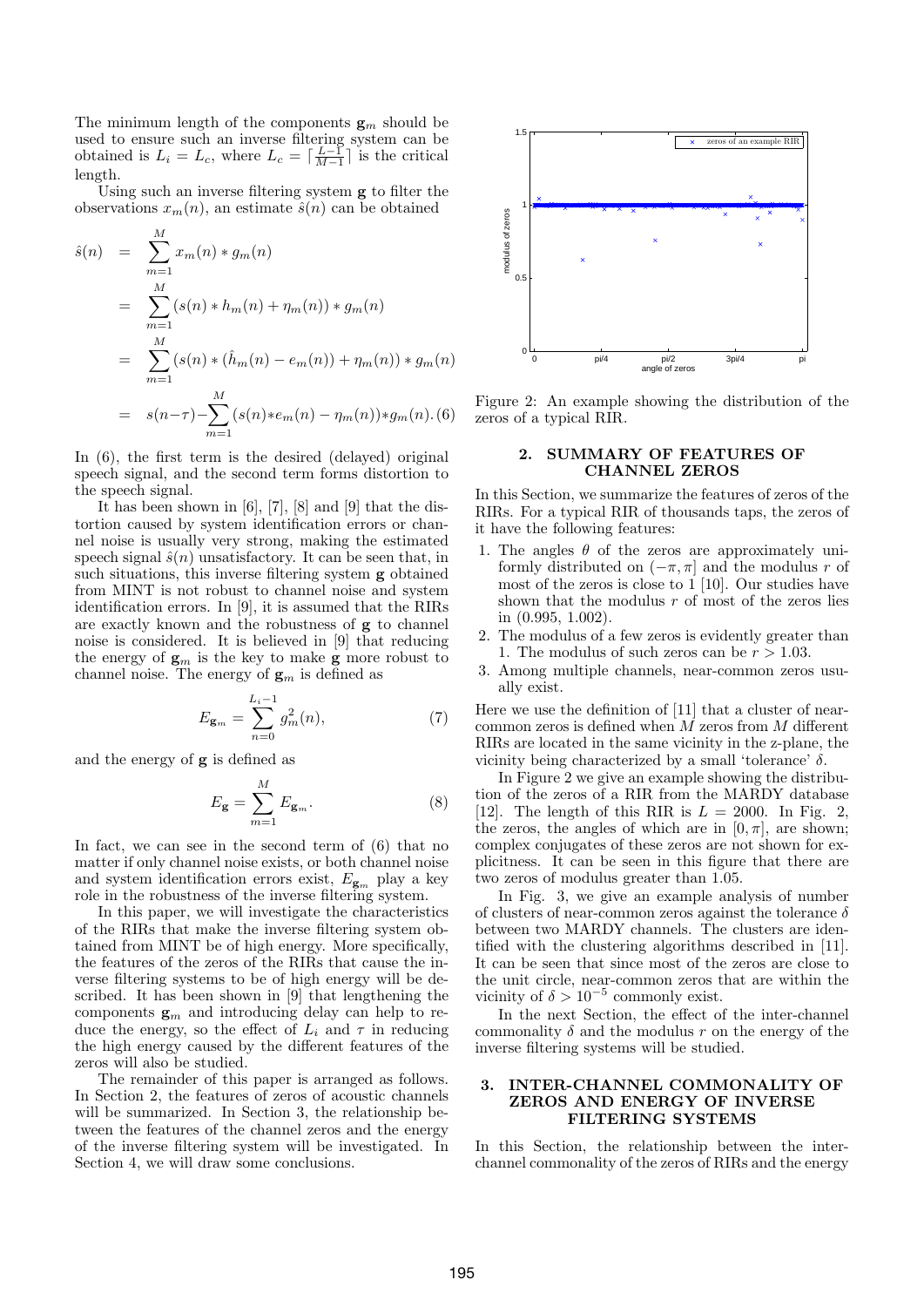

Figure 3: An example showing the number of clusters of near-common zeros against the tolerance  $\delta$ .



Figure 4: Zeros of the RIRs used to obtain the experimental results of Fig. 5.

of the inverse filtering systems will be investigated experimentally. The RIRs used in the experiments are all from MARDY database and are truncated to  $L = 128$ . For the sake of comparison of the energy of the inverse filtering systems in different cases, all the RIRs used are normalized to be of unit energy.

#### 3.1 Clusters of near-common zeros close to the unit circle

The zeros of the two RIRs  $\mathbf{h}_1$  and  $\mathbf{h}_2$  used in this experiment are shown in Fig. 4. Since these two RIRs are truncated to  $L = 128$ , there is no cluster of zeros within vicinity of  $\delta$  of order  $10^{-5}$  between these two channels. The closest pair of zeros between these two channels is of  $\delta = 3.54 \times 10^{-3}$  (Case 1). To study the effect of the near-common zeros, we experiment by moving a zero of  $h_2$  at the angle of  $\theta = 0.6812\pi$  towards a zero of  $h_1$ at  $\theta = 0.6823\pi$  and make these two zeros within the vicinity of  $\delta = 3 \times 10^{-5}$  (Case 2). The modulus of this pair of near-common zeros is  $r = 0.983$ . The frequency responses of filters  $g_1$  and  $g_2$  obtained from (4) with



Figure 5: The frequency responses of  $g_1$  and  $g_2$  for Case 1 and Case 2.

 $L_i = L_c$  and  $\tau = 0$  are shown in Fig. 5. It can be seen in Fig. 5 that, compared with Case 1, the frequency responses of  $\mathbf{g}_1$  and  $\mathbf{g}_2$  have a strong peak at the normalized frequencies around  $0.68\pi$  in Case 2. In addition, it is found that  $E_{\mathbf{g}_1}$  and  $E_{\mathbf{g}_2}$  in Case 2 are much higher than that obtained with RIRs of Case 1. In Case 1,  $E_{\mathbf{g}_1}$  and  $E_{\mathbf{g}_2}$  are 6.60 and 6.70 respectively; with nearcommon zeros of  $\delta = 3 \times 10^{-5}$  in Case 2,  $E_{\mathbf{g}_1}$  and  $E_{\mathbf{g}_2}$ are as high as 814.53 and 698.54.

We also studied the effect of increasing  $L_i$  and introducing  $\tau$  in reducing the high energy caused by nearcommon zeros. The delay used is the best delay, i.e., the delay with which (4) gives a **g** of the lowest  $E_g$ . All the experiment data obtained in this paper is listed in Table 1. We can see in Case 2 that with delay,  $E_{\mathbf{g}_1}$  and  $E_{\mathbf{g}_2}$ have not been reduced, but with increasing the length to be  $L_i = 3L_c$ ,  $E_{\mathbf{g}_1}$  and  $E_{\mathbf{g}_2}$  have been greatly reduced to 5.34 and 5.81.

## 3.2 Zeros of large modulus

Now we study the effect of zeros of  $r > 1.03$ . The zeros of the RIRs are shown in Fig. 6. The closest pair of zeros between these two channels is of  $\delta = 3.27 \times 10^{-3}$ . It can be seen from Fig. 6 that at angles around  $0.02\pi$  and  $0.81\pi$ , both of the two channels have zeros of  $r > 1.03$ (Case 3). The two zeros at angle  $0.02\pi$  are in the vicinity of  $\delta = 6.86 \times 10^{-3}$ ; the modulus of them is  $r = 1.045$  and  $r = 1.048$ . The zeros at angle  $0.81\pi$  are of  $\delta = 2.14 \times$  $10^{-2}$ , the modulus of them is  $r = 1.053$  and  $r = 1.032$ . Compared with the near-common zeros of  $\delta = 3 \times 10^{-5}$ in Case 2, the tolerance  $\delta$  of these two clusters is much larger. However, these clusters of zeros also cause g to be of high energy. With  $L_i = L_c$  and  $\tau = 0$ ,  $E_{g_1}$ and  $E_{g_2}$  are 899.40 and 1197.85. Experimenting with  $L_i = 3L_c$ ,  $E_{\mathbf{g}_1}$  and  $E_{\mathbf{g}_2}$  are still as high as 477.86 and 839.26. It can be seen therefore that increasing  $L_i$  does not help significantly with respect to the zeros of large modulus. On the other hand, controlling the delay has very significant value. With  $L_i = 3L_c$  and best delay,  $E_{\mathbf{g}_1}$  and  $E_{\mathbf{g}_2}$  are reduced to 2.16 and 2.79, which are substantially reduced.

The frequency responses of  $\mathbf{g}_1$  and  $\mathbf{g}_2$  with  $L_i = 3L_c$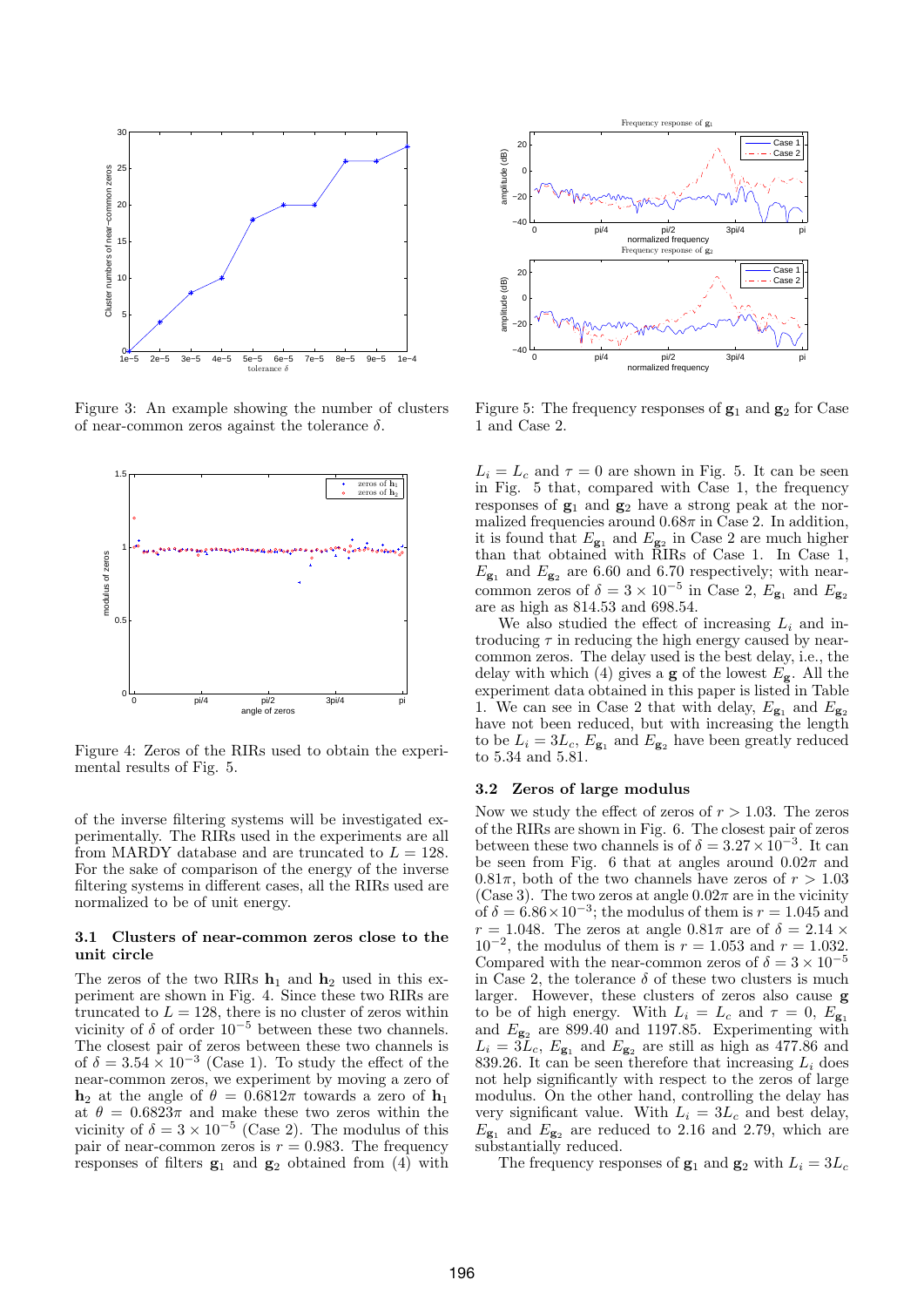

Figure 6: Zeros of the RIRs used to obtain the experimental results of Fig. 7.



Figure 7: The frequency responses of  $g_1$  and  $g_2$  for Case 3.

are shown in Fig. 7. It can be seen in Fig. 7 that there are two peaks. One peak is at low frequencies corresponding to the cluster of zeros at  $0.02\pi$  and the other is at frequencies around  $0.81\pi$  corresponding to the cluster at  $0.81\pi$ . Controlling the delay is very helpful in suppressing these peaks.

Compared with  $\delta = 3 \times 10^{-5}$  and  $r = 0.983$  in Case 2, we can see that with relatively larger  $\delta = 6.86 \times 10^{-3}$ , cluster of zeros of large modulus  $r = 1.045$  can also cause strong peaks in the frequency responses of  $\mathbf{g}_m$ .

In the next experiment, another example will be given showing the effect of clusters of zeros of large modulus. The frequency responses of  $\mathbf{g}_m$  corresponding to the RIRs of the zeros shown in Fig. 8 are shown in Fig. 9. The length of  $\mathbf{g}_m$  used to obtain the experimental results of Fig. 9 is  $L_i = 3L_c$ . It can be seen in Fig. 8 that at the angle of 0,  $\mathbf{h}_1$  has a zero of  $r = 1.23$  and  $\mathbf{h}_2$  has a zero of  $r = 1.27$  (Case 4). The modulus r of these two zeros is much larger than that of the clusters in Case 3. The tolerance of these two zeros is  $\delta = 4 \times 10^{-2}$ . However, in the frequency responses in Fig. 9, we can see that the peak at low frequencies corresponding to this



Figure 8: Zeros of the RIRs used to obtain the experimental results of Fig. 9.



Figure 9: The frequency responses of  $g_1$  and  $g_2$  for Case 4.

cluster of zeros is weaker than the peak at low frequencies in Case 3. This shows that, though the modulus of these zeros is much larger than that in Case 3, since  $\delta$ is larger in this example, the resulting  $E_{\mathbf{g}_m}$  is smaller. This indicates that in the cases of zeros of large modulus, compared with r, the inter-channel commonality  $\delta$ is more important in influencing the energy of inverse filtering systems. This observation also agrees with the fact that the peak around  $0.81\pi$  in the frequency responses of  $g_1$  and  $g_2$  is weaker than the peak at low frequencies in Case 3.

We can see from Table 1 that although increasing the length  $L_i$  and introducing delay  $\tau$  can help to reduce the energy caused by these special zeros, they cannot eliminate the effect caused by them.

## 4. CONCLUSIONS

In this paper, the relationship between the inter-channel commonality of zeros of multichannel acoustic systems and the robustness of their inverse filtering systems to channel noise and system identification errors is investi-